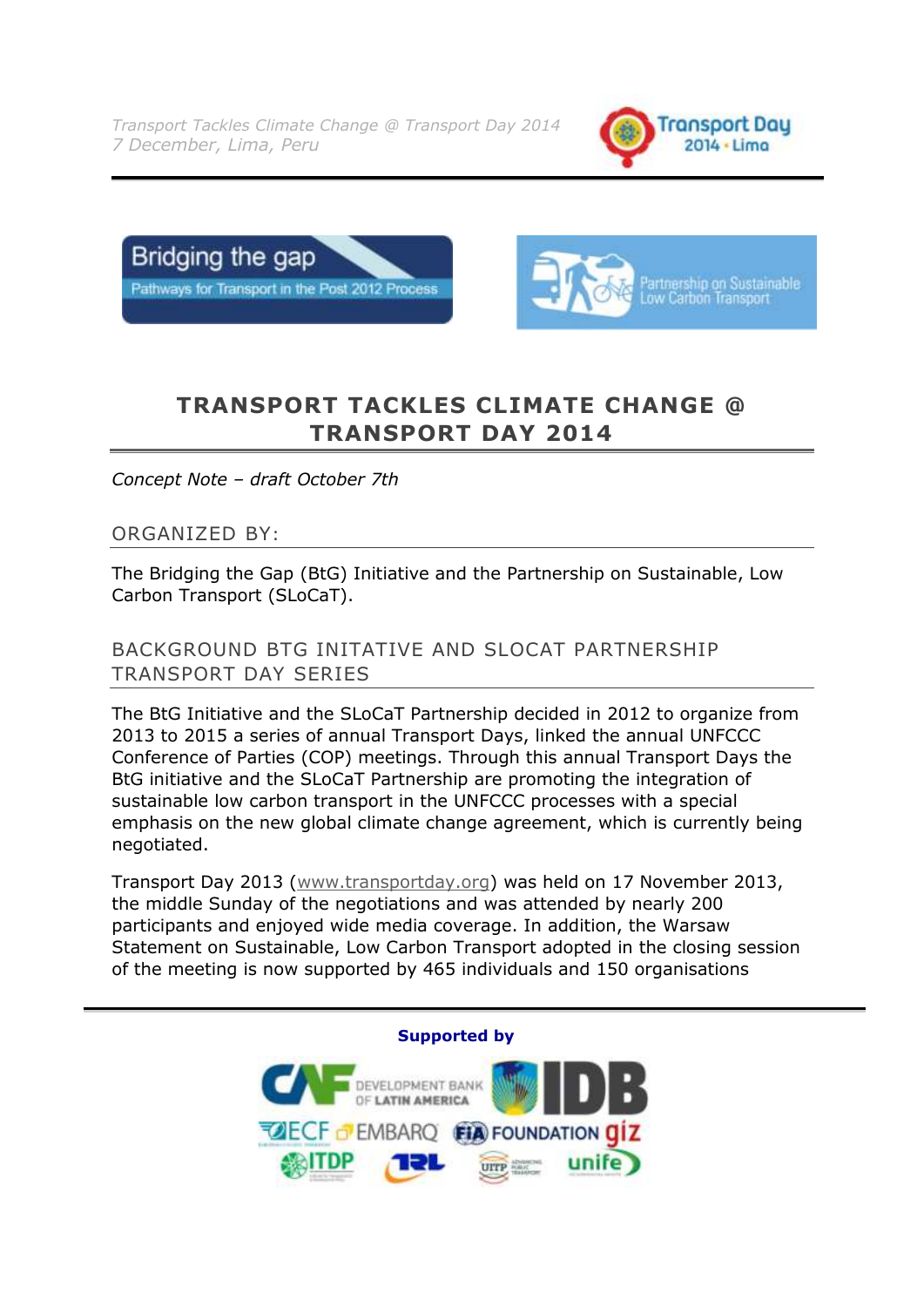

(JANUARY 2014) and was communicated to Parties and the UNFCCC secretariat on the last days of the COP (19). The BtG initiative and the SLoCaT Partnership have documented Transport Day 2013 on their respective websites. The outcomes of Transport Day 2013 have been instrumental in shaping the integration of transport in the planning for the Secretary General's Climate Summit on 23 September (see [www.slocat.net/climatesummit\)](http://www.slocat.net/climatesummit) as well as the integration of sustainable, low carbon transport in the post 2015 Sustainable Development Goals (see [www.slocat.net/transport-open-working-group](http://www.slocat.net/transport-open-working-group-process)[process\)](http://www.slocat.net/transport-open-working-group-process).

#### **Reporting on Transport Day 2013**

The following resources give a good overview of Transport Day 2013 and the manner in which COP 19 addressed land transport within the negotiations:

- IISD Transport Day 2013 video: [http://www.youtube.com/watch?v=ol3r7Yzz\\_eQ](http://www.youtube.com/watch?v=ol3r7Yzz_eQ) IISD Report on Transport Day 2013:
- <http://www.slocat.net/sites/default/files/u10/crsvol217num1e.pdf> BtG and SLoCaT Partnership Transport Day 2013 Press Release:
- [http://www.slocat.net/sites/default/files/u10/transport\\_day\\_2013\\_press\\_release-](http://www.slocat.net/sites/default/files/u10/transport_day_2013_press_release-19_november_2013_-_final.pdf)19 november 2013 - final.pdf
- "Sustainable Transport on Course while Warsaw Wobbles" Bridging the Gap Initiative and SLoCaT Partnership Report on COP 19. [www.slocat.net/sites/default/files/warsaw\\_\\_wobbles\\_\\_btg\\_](http://www.slocat.net/sites/default/files/warsaw__wobbles__btg_-_slocat_cop_19_report_final.pdf) slocat\_cop\_19\_report\_final.pdfand [www.transport2020.org/publicationitem/3060/new](http://www.transport2020.org/publicationitem/3060/new-sustainable-transport-on-course-while-warsaw-wobbles)[sustainable-transport-on-course-while-warsaw-wobbles](http://www.transport2020.org/publicationitem/3060/new-sustainable-transport-on-course-while-warsaw-wobbles)

The priorities and recommendations resulting Transport Day 2013 have also guided the activities of the Bridging the Gap Initiative and the Partnership on Sustainable, Low Carbon Transport with respect to the integration of low carbon transport in global policies on climate change and more specifically the deliberations on a new global climate change agreement.

### OBJECTIVES AND MOTTO OF TRANSPORT DAY 2014:

Transport Day 2014 will have as its objectives:

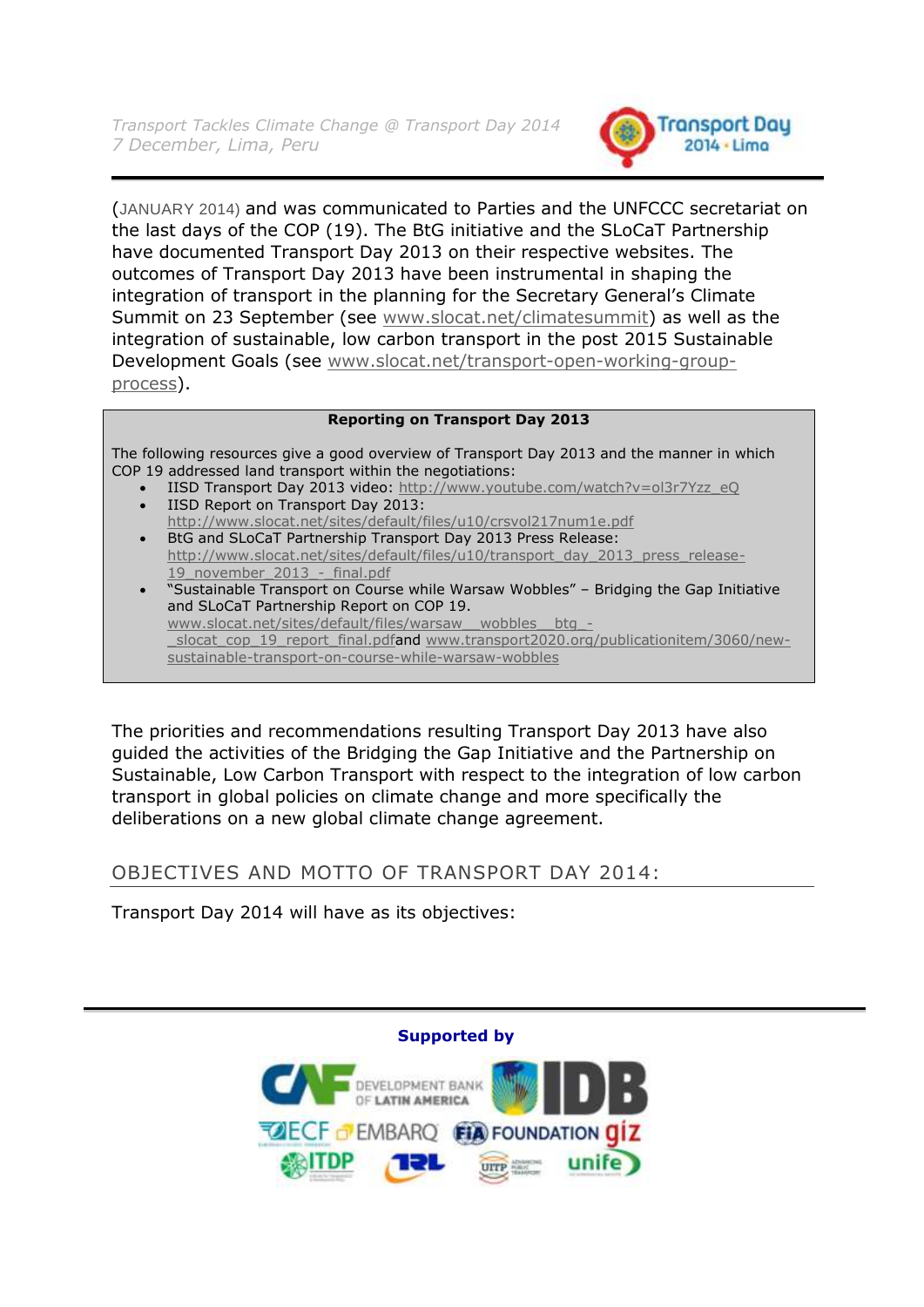

- a) To demonstrate the contribution that land transport can make to mitigation and adaptation, specifically in the context of climate change, the UNFCCC negotiations and sustainable development;
- b) To promote the integration of (land) transport in policy making on climate change mitigation and adaptation under the UNFCCC;
- c) To ensure that evolving modalities for financing, including NAMAs and the Green Climate Fund, MRV, capacity building, and technology transfer under the UNFCCC are appropriate for the transport sector.
- d) Promote tools and technologies that Parties can use to help achieve low carbon transport and the reduction of transport infrastructure and service vulnerability to extreme weather events

The motto for this year"s Transport Day is "**Transport Tackles Climate Change @ Transport Day 2014**". The proposed focus on action is in line with the outcome of the November 2013 session of the Ad Hoc Working Group on the Durban Platform for Enhanced Action (ADP), which called for a more active integration of successful mitigation efforts by parties outside the convention into the deliberations on a new global climate change agreement and the discussions at the 2013 Transport Day. The 2014 Transport Day motto is also in line with Secretary General Ban Ki-moon's appeal for "bold pledges that can scale-up and deliver concrete action that will close the emissions gap and put the global community on track for an ambitious legal agreement through the UNFCCC process".

# TIMING AND VENUE TRANSPORT DAY 2014

Transport Day 2014 will be part of **COP 20 in Lima, Peru** (December  $1^{st}$  –  $12^{th}$ 2014) and is planned to be held on **Sunday December 7th 2014** at the Sheraton Hotel, Lima, Peru. It is expected that, like in 2013, this will be one of the more significant side events to be held on the Sunday in between the two weeks of negotiations. The BtG initiative and the SLoCaT Partnership are in discussion with the UNFCCC Secretariat and COP 20 organizers to get Transport Day 2014 formally acknowledged as a COP 20 related event.

TARGET GROUPS TRANSPORT DAY 2014

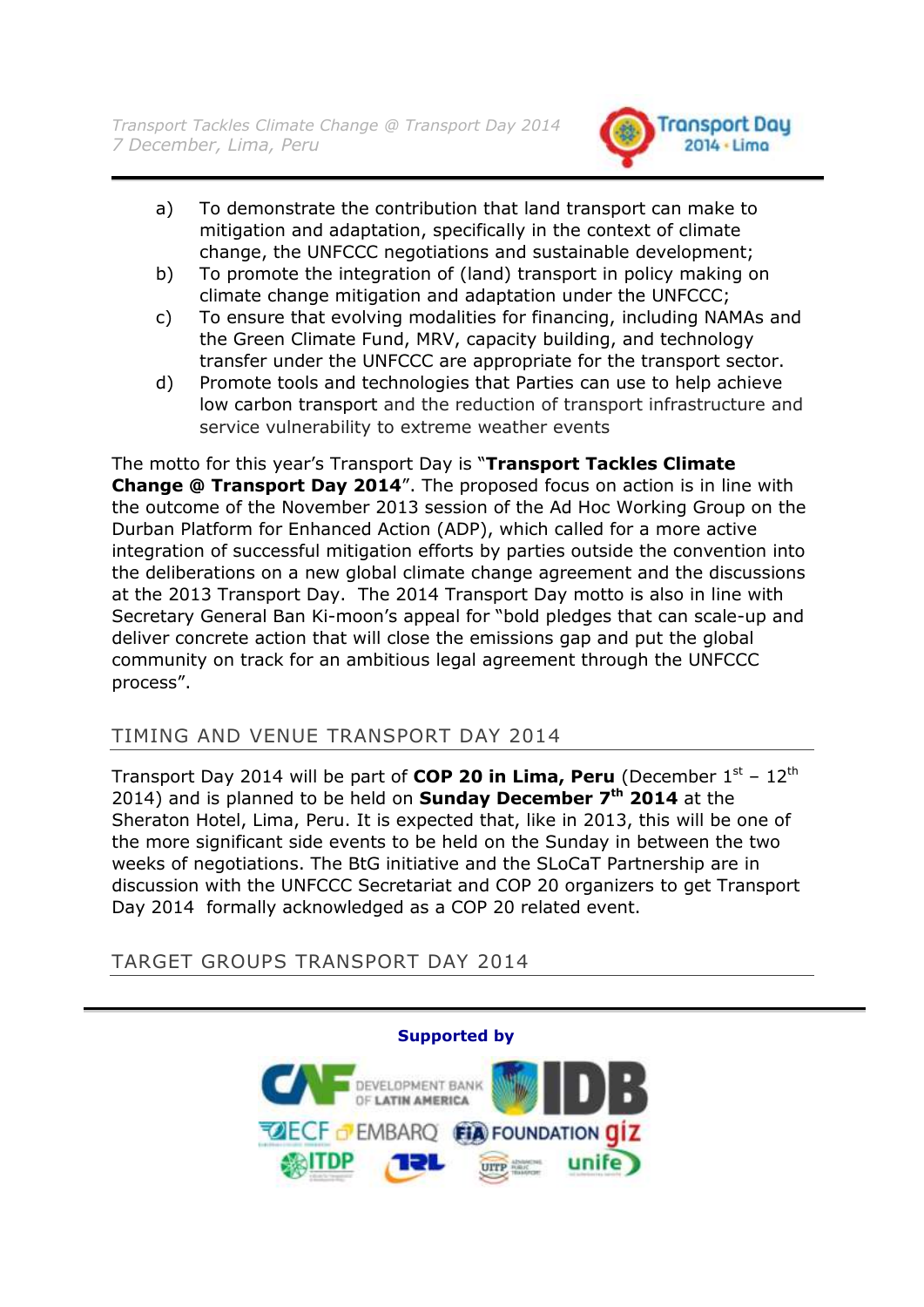

The primary target groups are the Climate change community; negotiators and Parties as well as opinion leaders shaping the thinking on a new global climate change agreement. The key message for this target group is the readiness of the transport sector to contribute in a pro-active manner to climate change mitigation and adaptation. The secondary target group is formed by international organizations, national and local governments, experts, NGOs and civil society organizations working on sustainable low carbon development.

As a direct outcome of T-Day 2013 it was felt to be important that transport builds stronger dialogue with other constituencies. Transport Day 2014 will build on the linkages established with the Women and Youth Major Groups, who actively participated in Transport Day 2013 and intends to involve more closely other key Major Groups especially the Business Sector, NGOs and Local Governments.

# LINKAGE OF TRANSPORT DAY 2014 TO COP 20

The success of Transport Day 2013 was helped significantly by the active involvement in COP 19. The BtG Initiative and the SLoCaT Partnership had a common booth, which was used to distribute materials on transport and climate change as well a promotional hand-out consisting of the Transport Day 2013 scarf. This helped greatly to build up to attract attention and participants. In addition, the BtG Initiative and the SLoCaT Partnership (and its members) also organized a number of side events in the COP meeting itself, which also presented opportunities for promoting T-Day.

A similar approach (booth – hand-out – side events) will be adopted for COP 20 in Lima, Peru. A start was made by promoting Transport Day 2014 at the June UNFCCC Subsidiary Body meeting in Bonn via the BtG booth and side event.

It is planned to have a more active tracking of key parts of the negotiations in COP 20 and report on these through the websites of BtG Initiative [\(www.transport2020.org\)](http://www.transport2020.org/) and the SLoCaT Partnership [\(www.slocat.net\)](http://www.slocat.net/). The scope of this coverage will be determined by the availability of funding but is expected to include: mitigation pledges; financing; NAMAs and MRV; capacity building, and technology transfer. The BtG Initiative and the SLoCaT Partnership

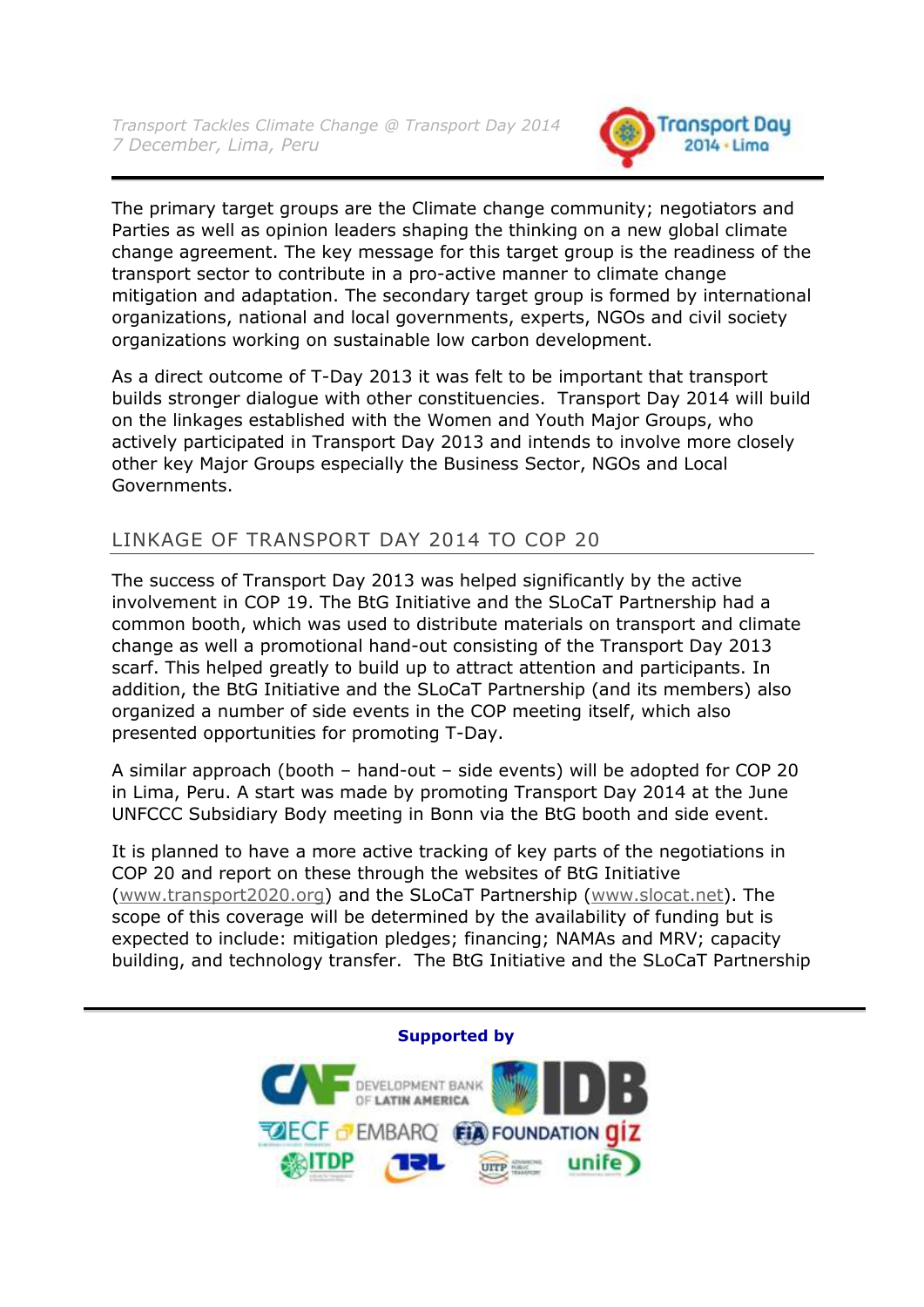

will seek the support from its members and other volunteers attending COP 20 to make this reporting a reality.

### LINKAGE OF TRANSPORT DAY 2014 TO SECRETARY GENERAL BAN KI-MOON"S SEPTEMBER CLIMATE SUMMIT

To emphasize the pro-active nature of Transport Day 2014 it is proposed that the outreach activities prior to the event on 7 December itself will focus on mobilizing additional support for the Transport Initiatives that will be presented at Secretary General Ban Ki-moon"s Climate Summit on 23 September in New York. It is currently planned that there will be 6 transport related initiatives divided over 4 impact areas; transportation, cities, energy efficiency and shortlived climate pollutants. See<http://www.slocat.net/climatesummit> for details.

New publications relative to land transport and climate change are planned for publication in the autumn to coincide with this event.

This outreach effort will build on the 2013 efforts resulting in the Warsaw Statement on Low Carbon Transport and Sustainable Development. A stronger effort is planned for this year to involve national and local (city) governments.

### REPORTS THAT WILL BE LAUNCHED BEFORE AND DURING TRANSPORT DAY 2014

During the COP 20 some SLoCaT and BtG members will be launching reports on transport and climate change including;

- Land Transport's Contribution to a 2 Degree Target (BtG & SLoCaT)
- A Global High Shift Scenario (ITDP & UC Davis)
- Policy Brief on Transport and Climate Finance (TRANSfer Project)
- Climate Readiness Update
- Transport and Climate Financing (Climate Financing Project, TRANSfer)
- Report by ECF on Cycling

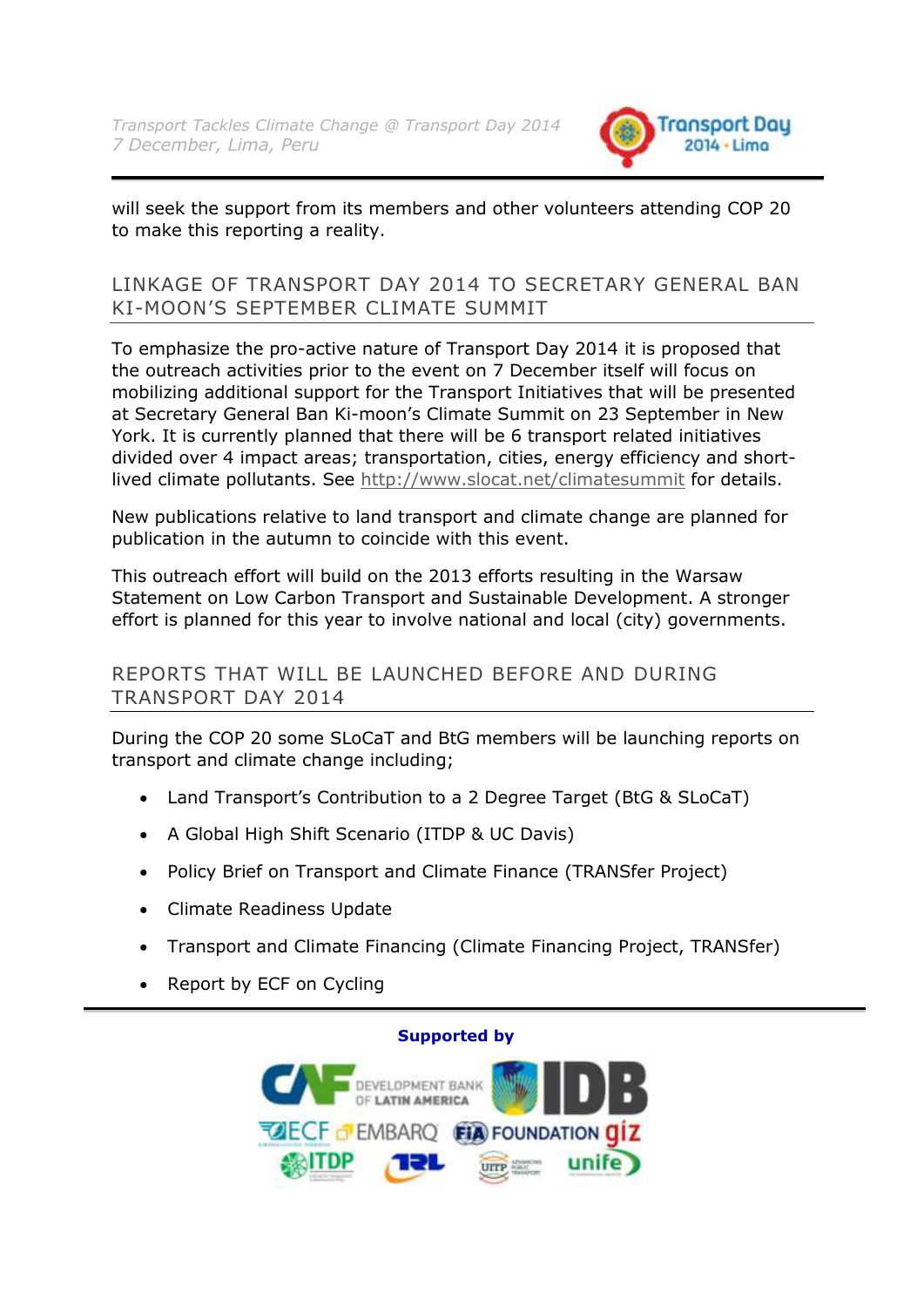

# ORGANIZER AND SUPPORTERS OF TRANSPORT DAY 2014:

The BtG Initiative and the SLoCaT Partnership will organize transport Day 2014.

The event is open for sponsoring by BtG Initiative and SLoCaT Partnership members as well as other interested organizations. So far the following organizations have pledged support: CAF – Development Bank of Latin America and Inter-American Development Bank (IDB) as major supporters; and the EMBARQ, Deutsche Gesellschaft fuer Internationale Zusammenarbeit (GIZ); FIA Foundation and the Institute for Transportation and Development Policy (ITDP), International Association of Public Transport (UITP) and UNIFE – the European Rail Industry as secondary supporters.

All major and secondary Supporters of Transport Day 2014 will be acknowledged in all relevant publicity materials before and during the event.

# PROPOSED PROGRAM FORMAT:

The program for Transport Day 2014 will be developed taking into account:

- a) The current status of the UNFCCC process, especially the discussions in the ADP Working Group as well as NAMAs and Climate Financing including the Green Climate Fund;
- b) The recommendations for further action resulting from the break-out sessions for the 5 Transport Day 2013 streams on mitigation potential; low-carbon transport policies; NAMAs, Adaptation and Financing [\(http://slocat.net/sites/default/files/u10/transport\\_day\\_2013](http://slocat.net/sites/default/files/u10/transport_day_2013-conclusions_from_breakout_sessions.pdf) conclusions from breakout sessions.pdf);
- c) The discussions on the post-2015 Sustainable Development Goals. Linked to this is the SLoCaT Results Framework on Sustainable Transport; and
- d) The outcome of the SG Climate Summit on Climate Change and the transport related action platforms. Of special interest in this context are country commitments and pledges as well as the Transport related initiatives presented at the Climate Summit (http://www.slocat.net/climatesummit).

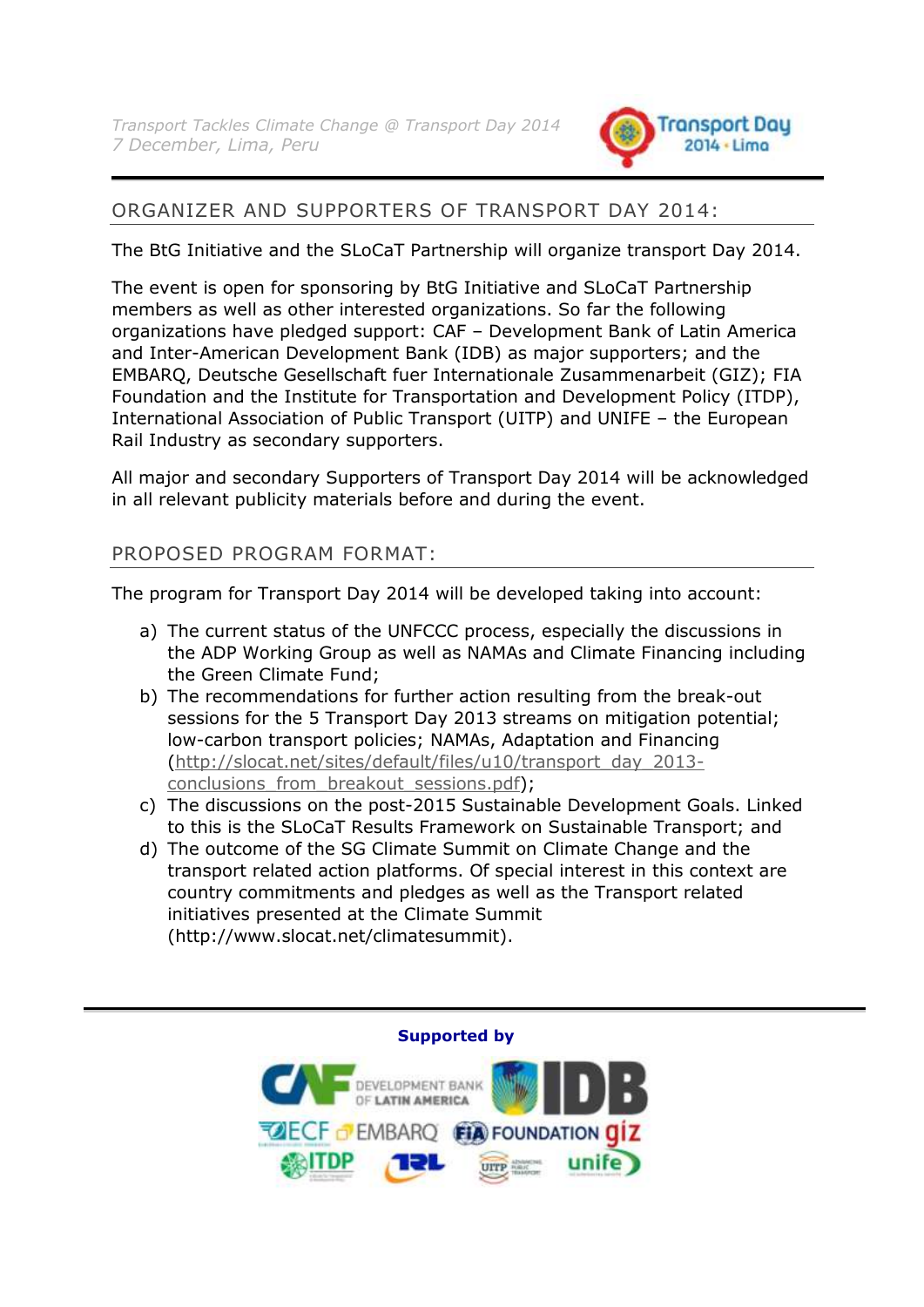

Transport Day 2014 will, like last year, consist of a number of plenary sessions and breakout sessions. Learning from the experiences of last year it is suggested to:

- Include more time for discussion and interactions from the floor
- Keep breakout sessions focused
- Include some 'dissenting' voices
- To increase the "entertainment value" of the afternoon sessions when the attention of participants is dropping off in respect to the fact that it is Sunday and mid way in the busy negotiating agenda.

The co-organizers coordinate the plenary sessions while the breakout sessions are organised by the stream coordinators. In line with the recommendations of last year these might be mainly female this year if feasible.

#### **Tasks Stream Coordinator**

Each stream will have a coordinator who will work with the BtG Initiative and the SLoCaT Partnership in developing the program for the breakout sessions for that theme. The Coordinator is responsible for contacting and confirming the speakers, communicating programme updates to the secretariat, ensuring the presentations are not too long, reporting on the session and contributing 3-5 bullet point summary to the Transport Day 2014 Recommendations. The position of stream coordinator can be shared by more than one organisation.

The following breakout sessions are planned:

- a. Mitigation Potential of Transport linked to the ongoing discussions on Intended Nationally Determined Contributions (INDCs);
- b. Adaptation linked to discussions on acceleration of climate change adaptation;
- c. NAMAs and MRV how to ensure that transport sector does not lose ground in the development and implementation of NAMAs;
- d. Financing linked to discussions on Green Climate Fund and other Climate Finance modalities.

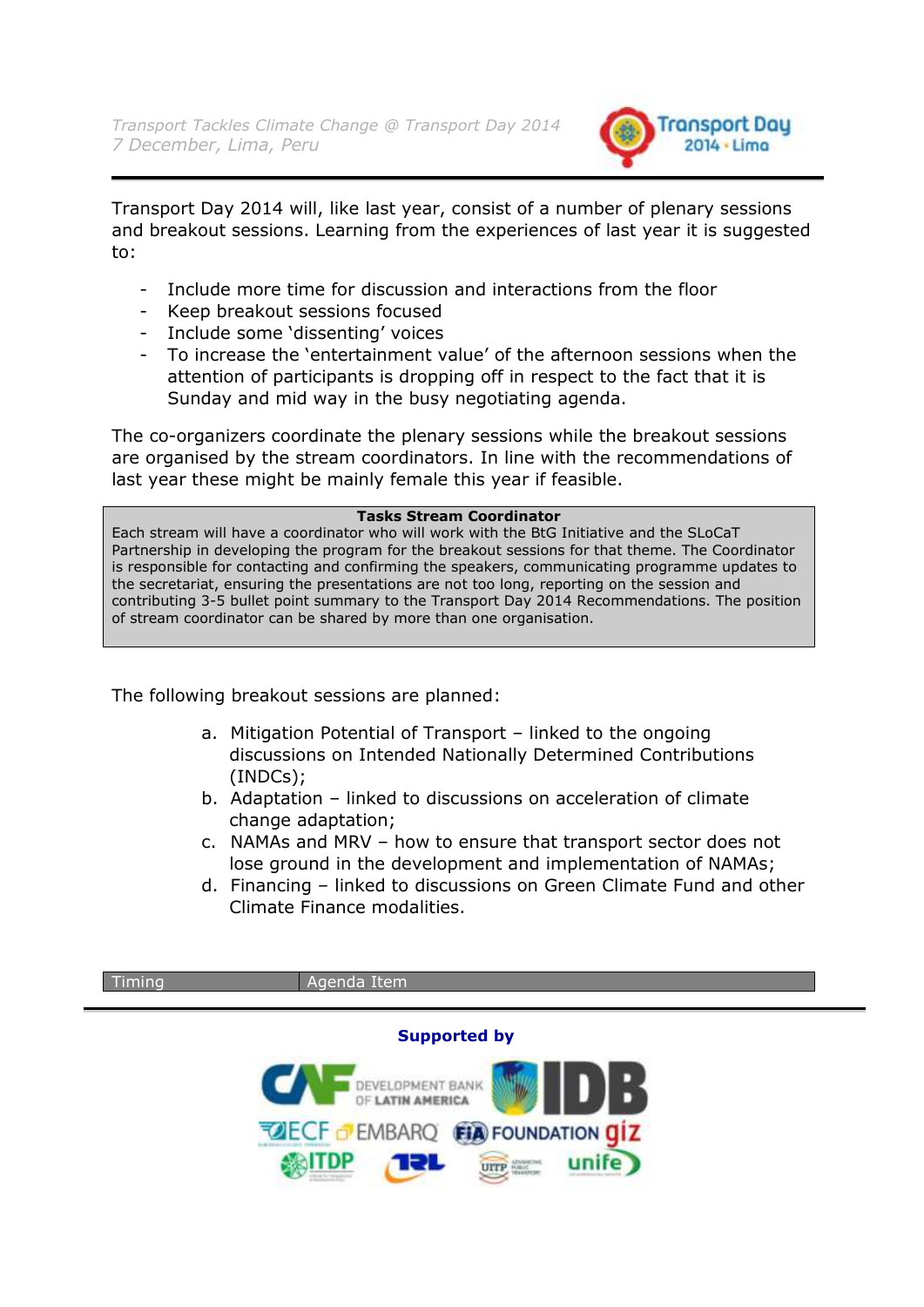

| Timing                                     | Agenda Item                                                                 |
|--------------------------------------------|-----------------------------------------------------------------------------|
| 09.00AM - 09.30 AM                         | <b>Registration</b>                                                         |
|                                            |                                                                             |
| 09.30 AM - 10.15 AM                        | <b>Opening Remarks</b> on behalf of Organizers Transport Day                |
| (Plenary session)                          | 2014 and local hosts in Lima, Peru                                          |
|                                            |                                                                             |
| 10.15 AM - 11.30 AM                        | <b>Tackling Climate Change in Transport:</b>                                |
| (Plenary session)                          |                                                                             |
|                                            | Brief 5 minute presentations (pecha kucha style) on:<br>Transport and IPCC; |
|                                            | $\bullet$<br>Transport and the UNFCCC;<br>$\bullet$                         |
|                                            | • Transport and SDG process;                                                |
|                                            | Transport and SG Climate Summit.<br>$\bullet$                               |
|                                            |                                                                             |
|                                            | Moderated panel discussion to determine whether the                         |
|                                            | messages from IPCC, SDG process and Climate Summit are                      |
|                                            | getting heard with representatives from:                                    |
|                                            | <b>National Governments</b><br>$\bullet$                                    |
|                                            | Local Governments                                                           |
|                                            | • Private Sector                                                            |
|                                            |                                                                             |
| 11.30 AM - 12.00 AM                        | <b>Coffee Break</b>                                                         |
| 12.00 AM - 01.30 PM                        | <b>Focused Breakout Sessions</b>                                            |
| (Breakout Sessions)                        | Mitigation Potential of Transport<br>$\bullet$                              |
|                                            | Adaptation<br>$\bullet$                                                     |
|                                            | NAMAs and MRV<br>$\bullet$                                                  |
|                                            | Financing<br>$\bullet$<br>Lunch                                             |
| 01.30 PM - 02.30 PM<br>02.30 PM - 03.00 PM | <b>Report Back Breakout Sessions</b>                                        |
| $03.00$ PM - 04.00PM                       | Reporting on Stakeholder Support for the Transport                          |
| (Plenary session)                          | <b>Commitments from the SG Climate Summit</b>                               |
|                                            |                                                                             |
|                                            | Present the Results of the BtG - SLoCaT Campaign to solicit                 |
|                                            | support for the SG Climate Summit Transport Related                         |
|                                            | Initiatives                                                                 |
|                                            |                                                                             |
|                                            | Feedback by coordinators for the Transport Initiatives from the             |
|                                            | Climate Summit: Public Transport (UITP); Railways (UIC);                    |
|                                            | Urban Electric Mobility (UN Habitat); Fuel Economy (GFEI);                  |
|                                            | BRT (UN Habitat) and Green Freight (CCAC).                                  |
| 04.00 PM - 04.30 PM                        | <b>Keynote Address</b>                                                      |
| (Plenary session)                          |                                                                             |

#### **Supported by**